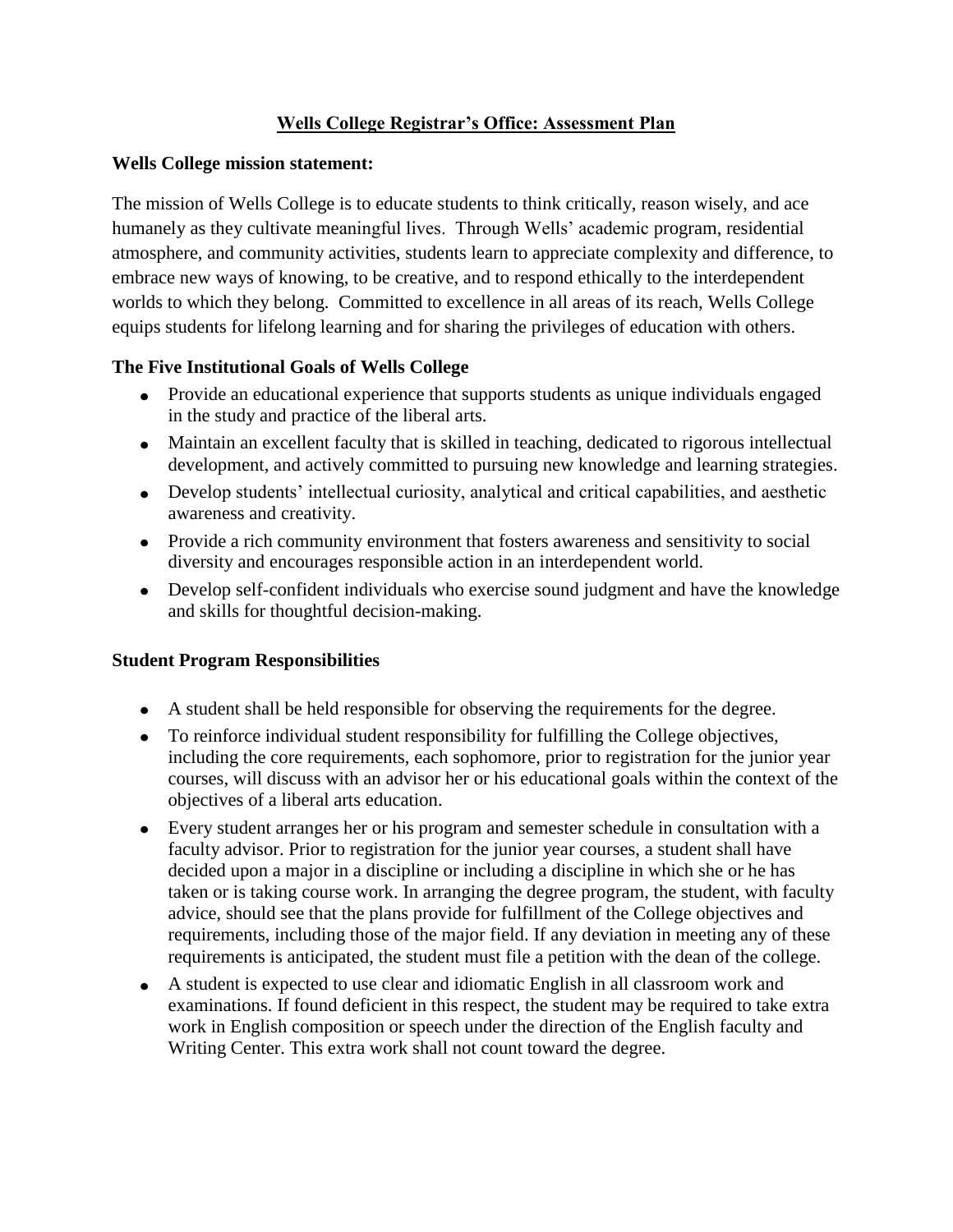### **The Registrar's Office provides the following types of information and services, in addition to others:**

- Preparation and dissemination of curricular materials for faculty to propose new courses, make changes to majors/minors/courses.
- Preparation of the course schedules and registration.
- Maintenance of students' academic records to insure that they are safe and accurate.
- Maintenance of class rosters, student schedules, grade rosters and grade reports to insure accuracy.
- Provide timely and accurate listings for students to use in planning their educational goals.
- Provide a friendly registration experience and assist students in the petitioning process for special circumstances.
- Preparation and dissemination of the final exam schedule.
- Student schedule maintenance (drop/add, withdrawal, petitions, etc.).
- Input of OCS grades for Wells and non Wells students.
- Preparation of student transcripts for faculty advisors, current students and alumni.
- Preparation of transfer credit evaluations, posting of transfer credit.
- Evaluating and recording other types of advanced standing credit (AP, IB, CLEP, etc.).
- Annual revision of the academic section of the college catalog.
- Preparation and dissemination of degree audits, certification for graduation.
- Determination and posting of academic standing and honors; preparation of the "Registrar's List" for review by ASA.
- Determination and posting of the Dean's list
- Veteran's Affairs certifications.
- Institutional research functions, including completion of IPEDS (federal), NYSED (state) reports, as well as various other reports and surveys.

## **Goals**

## 1. Assist students during their journey in terms of choices they make for their educational path.

We provide a friendly registration experience to students. Students have access via the globe to course schedule, unofficial transcript and more. There are useful documents and forms that can be downloaded from the globe. We post the important deadlines on the globe. We remind students where to find those documents and also that they bear the responsibility of their academic choices and progress. We always refer students to our college catalog where they can find written rules and policies.

2. Ensure the timely and accurate updating of the academic sections of the college catalog, including sections that rely on faculty input.

This process has been improved as we are now able to ask faculty to make changes via email. However, we still need to proofread the catalog carefully and make sure that it is error free.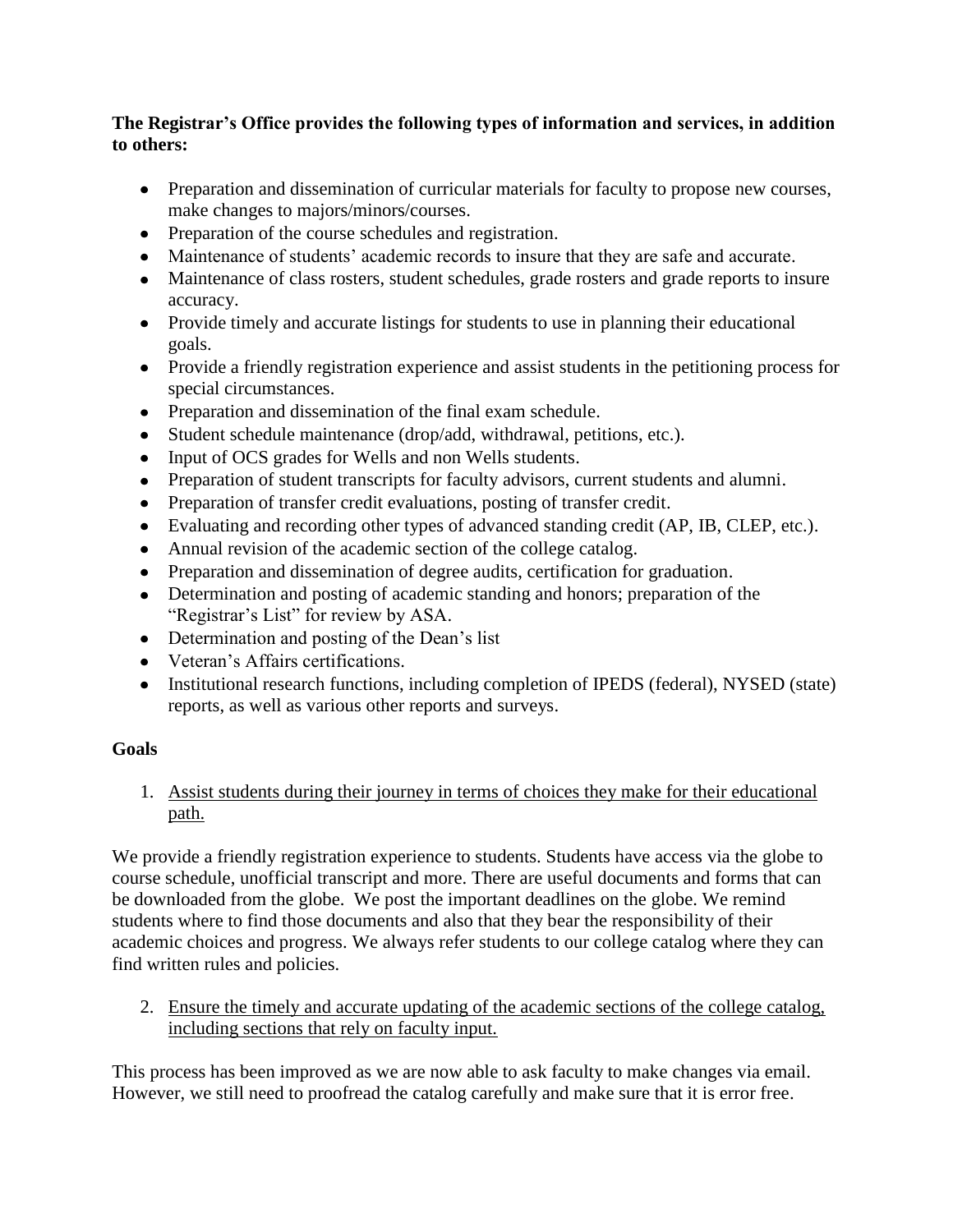### 3. To provide high quality, efficient and courteous academic-related services to students and faculty

We make sure that all phone calls during office hours are answered. All email inquiries are handled as quickly as possible. However, despite our effort to provide on the globe and the website answers to the frequently asked questions such as information how to request a transcript, we feel that people are still not comfortable to navigate both the globe and the college website. Our hope is that the college will invest in making the globe and the website, so they can be user friendly.

## 4. Request for official transcripts are processed within three business days of receipt.

We process transcript requests on Tuesdays and Thursdays. We can say with confident that we have met this goal. The Assistant Registrar has been exceptionally good at meeting this commitment. When she is not in the office, the Registrar makes sure that transcripts are processed and sent.

### 5. All required IPEDS, NYSED and other reports are completed accurately on or before the established deadlines.

As we are working more efficiently with other offices that supply information, we have met this goal. We have also benefit greatly from different IPEDS workshops we have attended in terms of understanding the mechanisms of filling IPEDS surveys. The only time the NYSED reports were not submitted on time, it is when the NYSED website was down for several weeks in December 2012.

## 6. Efficient and effective communication with Faculty and Student

This is an important goal as we would like to reduce to the minimum cases of misinformation or lack of information. Often, students or faculty will miss deadlines because they did not receive the information or they did not understand how important the deadline was. We would like to do our part in terms of providing the information to the community. At the beginning of each semester we make available the "Important dates" sheet where all deadlines are highlighted. We also make available in a timely fashion the final exam schedule, so people can plan accordingly.

We have decided to set up an "Announcements and Deadlines" section on the globe that we update regularly. Also, we send several reminders to both faculty and students to make sure those deadlines are respected.

## 7. Clear and unambiguous language in the catalog

Some languages in the catalog are ambiguous or do not match what it is in the Faculty manual. We worked over the summer with two faculty members who are revising the Faculty manual to make sure that there is no discrepancy between what is in the catalog and what is in the Faculty